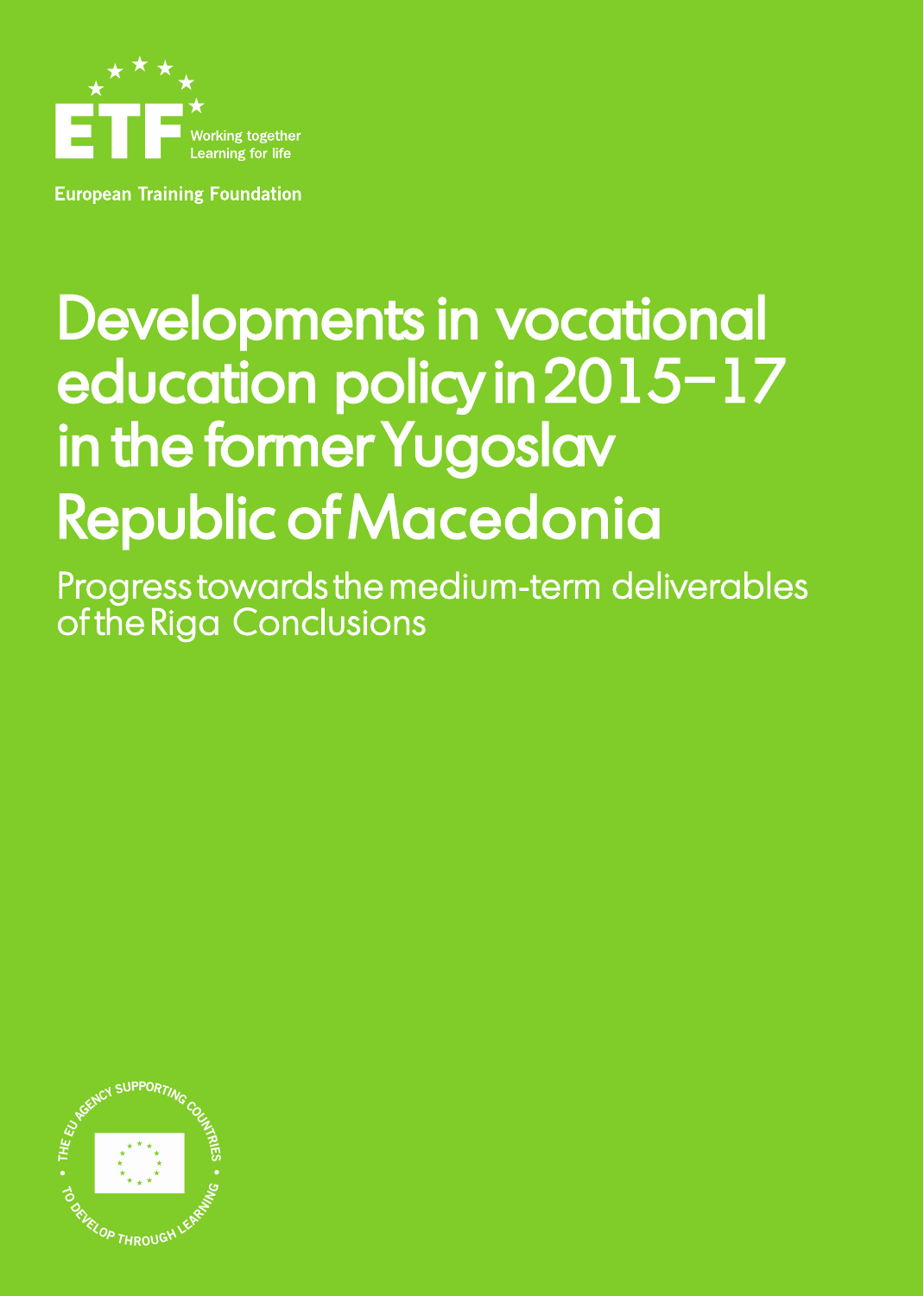Report prepared by Evgenia Petkova, ETF expert, with the support of Mircea Badescu, ETF statistical officer.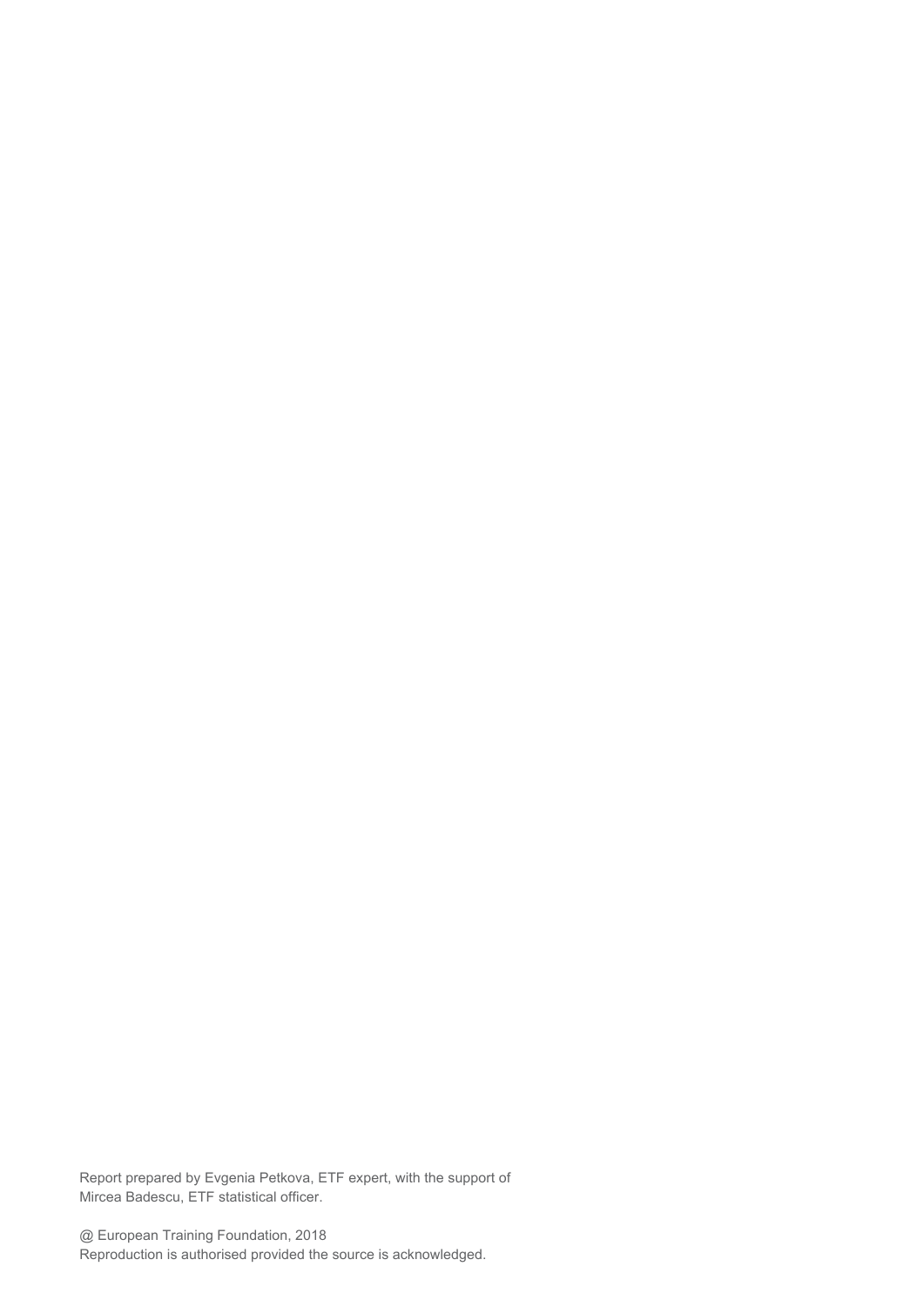# **Contents**

| 2. MTD 2 – Quality assurance mechanisms in line with EQAVET and continuous information and          |  |
|-----------------------------------------------------------------------------------------------------|--|
|                                                                                                     |  |
|                                                                                                     |  |
| 3. MTD 3 - Access to VET and qualifications for all through more flexible and permeable systems,    |  |
|                                                                                                     |  |
|                                                                                                     |  |
|                                                                                                     |  |
|                                                                                                     |  |
|                                                                                                     |  |
| 5. MTD 5 – Systematic initial and continuing professional development of VET teachers, trainers and |  |
|                                                                                                     |  |
|                                                                                                     |  |
|                                                                                                     |  |
| Annex: Former Yugoslav Republic of Macedonia - Labour market, education and contextual              |  |
|                                                                                                     |  |

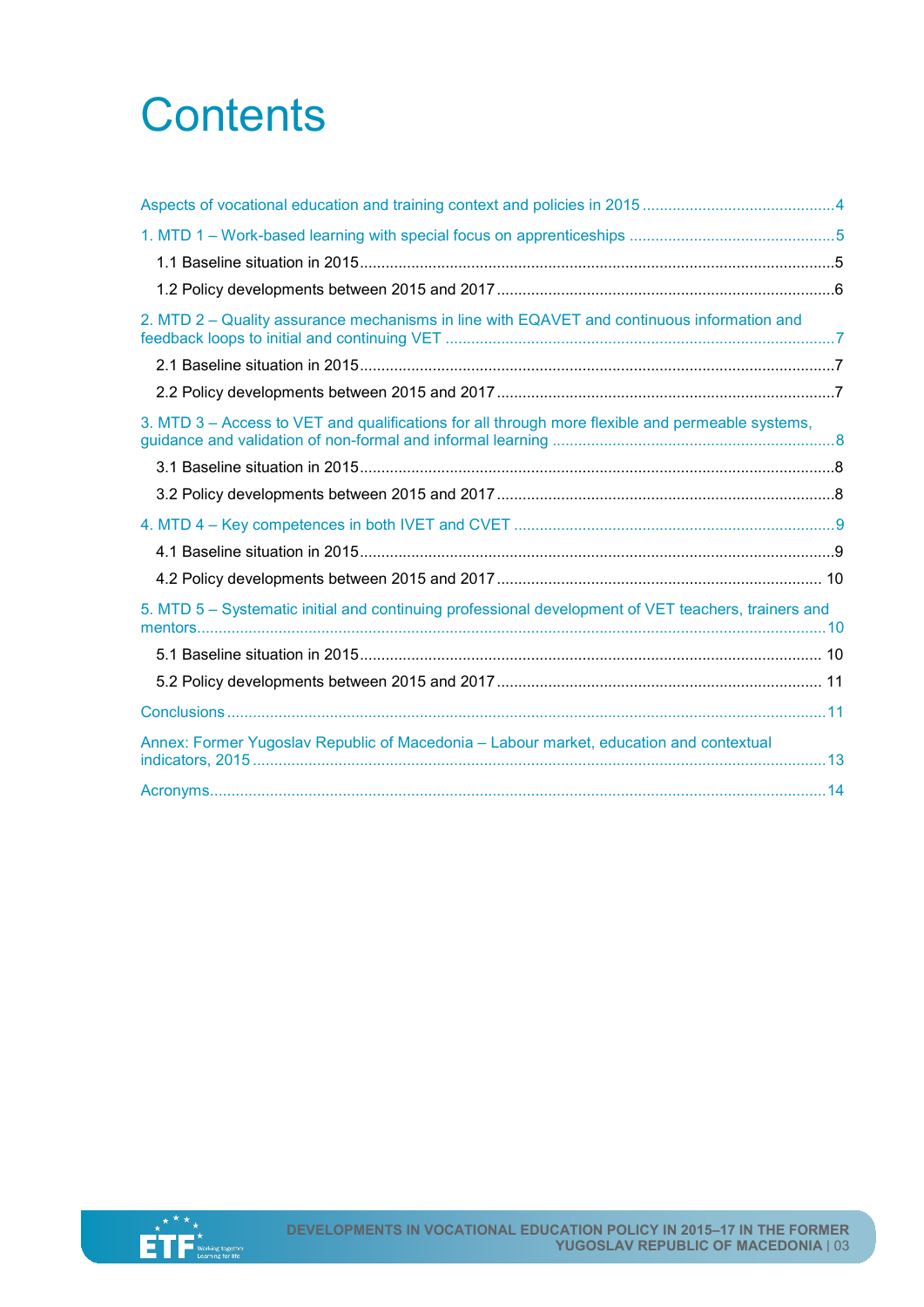This report presents vocational education and training (VET) policy developments in the former Yugoslav Republic of Macedonia in the period 2015–17. It covers all five Europe-wide priority areas or medium-term deliverables (MTDs) agreed at Riga in June 2015. The report has been drafted within the terms of the mandate given to the European Training Foundation (ETF) by the Riga Conclusions to monitor and analyse progress of the EU candidate countries towards the MTDs. This document is based on the annual monitoring reports the former Yugoslav Republic of Macedonia submitted to the ETF.

# <span id="page-3-0"></span>Aspects of vocational education and training context and policies in 2015

The former Yugoslav Republic of Macedonia was granted candidate status by the European Council in December 2005. Since October 2009 the European Commission has recommended opening accession negotiations with the country several times. In 2015 it made this conditional on continued implementation of the Pržino Agreement and substantial progress in the implementation of the urgent reform priorities.

At the beginning of the reporting period, the population of the former Yugoslav Republic of Macedonia was 2 070 000 (see Annex for key country statistics). The country had a service-oriented economy, with this sector accounting for two-thirds of gross domestic product (GDP) and industry accounting for one-quarter. These differences were not directly mirrored in the structure of employment: the majority of the country's workforce was employed in services (51%, 2015), while the agriculture sector employed 18% of the workforce but only generated 11% of GDP. In the period between 2013 and 2015, the economy grew at an annual rate of at least 3%, making it one of the fastest growing in the region.

Employment and education policies faced many challenges as the former Yugoslav Republic of Macedonia underwent further economic restructuring and dealt with the combined influences of an emerging service economy, new forms of work organisation in small and medium-sized enterprises, an ageing population, the skills mix of the working age population and ongoing social vulnerabilities. The employment rate had increased since 2013 (in 2015 it stood at 51.9%) but was still low and remained strongly influenced by gender issues. The unemployment rate was high (26.1%, 2015) and youth unemployment in 2015 was the highest among the candidate countries (47.3%). The country's workforce was relatively low skilled, with three-quarters of the economically active population having a low or medium level of educational attainment, although the proportion of the population aged 30 to 34 that had completed tertiary education had been increasing. Due to weak employment demand, however, many tertiary education graduates took jobs below their formal qualifications.

The country's performance with regard to the Education and Training 2020 (ET 2020) benchmarks had been mixed. The country progressed visibly in terms of two education-related headlines – reducing the rate of early leavers from education and training (from 15.5% in 2010 to 11% in 2015) and increasing tertiary attainment (from 17.1% in 2010 to 28.6% in 2015). Limited progress was made in the employability of recent graduates. The figures for adult participation in training had remained very low and had not improved in recent years (2.6% in 2015 compared to 10.7% in the EU 28). Although declining recently, the percentage of young people aged 15 to 24 years not in employment, education or training (NEETs) remained very high: 24.7% in 2015 (compared to 12% in the EU 28). The PISA 2015 results provided updated data for another ET 2020 target –underachievement in reading, mathematics and science. Two-thirds of 15-year-olds in the country were functionally illiterate

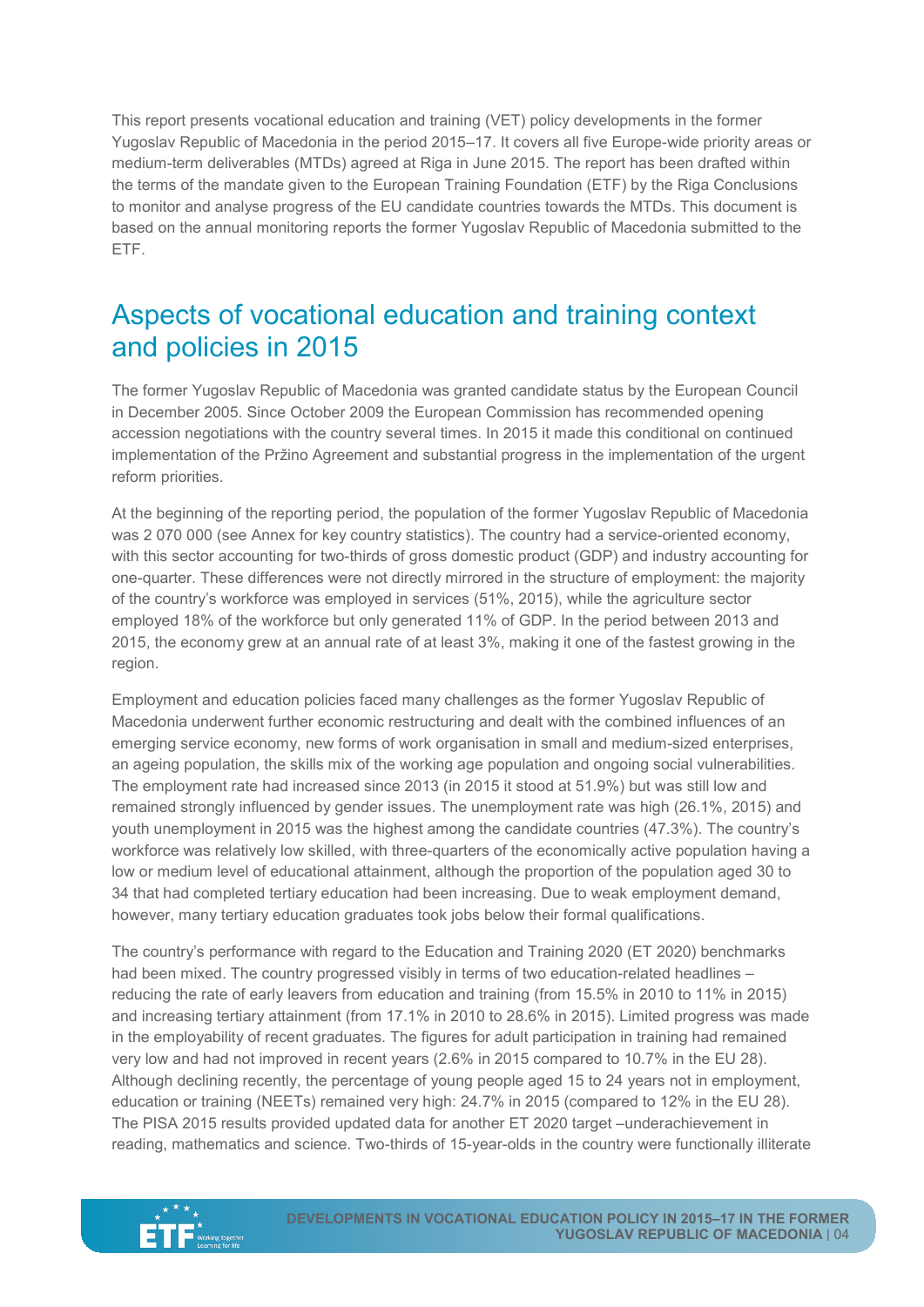in each tested subject area, far worse than the EU average, thus confirming concerns regarding the quality of education in the country.

The former Yugoslav Republic of Macedonia had a relatively high participation in education and training for young people aged 15 to 24, with almost two in three younger adults participating (the EU average was 70% in 2015). The proportion of upper secondary students enrolled in vocational programmes in 2015 was 58% (48 100 students in total). Four-year programmes in upper secondary VET (providing certificates that allow learners enter higher education institutions) accounted for approximately 94% of all VET students while a minority of students participated in 3-year programmes.

VET provision in the country was predominantly state-led and school- and theory-based in 2015. It had not yet fully responded to the demands of a restructured economy that required employees with new types of soft skills and competences not previously catered for. To meet expectations, VET policy needed to improve practical learning in cooperation with enterprises, quality of its programmes and flexibility of access for various categories of learners.

The former Yugoslav Republic of Macedonia's VET Sector Strategy (2013–2020) and the VET pillar of the newly developed Comprehensive Education Strategy (2016–2020) identified a number of challenges: the relatively low attractiveness of VET, the mismatch between VET supply and labour market demand, a lack of cooperation with the business sector, minimal work-based learning, and limited teacher knowledge of modern technology and entrepreneurial learning.

These priorities were all relevant to the Riga MTDs. The ETF suggested to the former Yugoslav Republic of Macedonia that it prioritise its choices for MTD implementation and undertake an ex-ante impact assessment of the deliverable selected as the top priority. Based on the specificities of the national context and the challenges posed by the enlargement process, the former Yugoslav Republic of Macedonia selected MTD 1 – work-based learning – as its top priority and conducted an ex-ante impact assessment, facilitated by the ETF.

# <span id="page-4-0"></span>1. MTD 1 – Work-based learning with special focus on apprenticeships

#### <span id="page-4-1"></span>1.1 Baseline situation in 2015

The Law on Vocational Education and Training (Official Gazette of the former Yugoslav Republic of Macedonia No 71/06, 117/08, 148/09, 17/11, 24/13 and 137/13) contains legal provisions for workbased learning.

At the beginning of the reporting period, work-based learning was conducted mainly within the framework of formal secondary VET. The share of practical learning in VET curricula (33% in threeyear programmes, 9–22% in four-year programmes) was low, most of it taking place in vocational schools' workshops.

Existing work-based learning modalities treated the learner predominantly as a student and took the form of work practice and internships in companies or simulated work-based learning (virtual enterprises in vocational schools that focused on business as their main subject) or real school companies (producing real goods or services for the local market).

The approach used by real school companies was adopted by around half of vocational schools, and a number of sustainable results were achieved. Internships in initial VET (IVET) were rare but

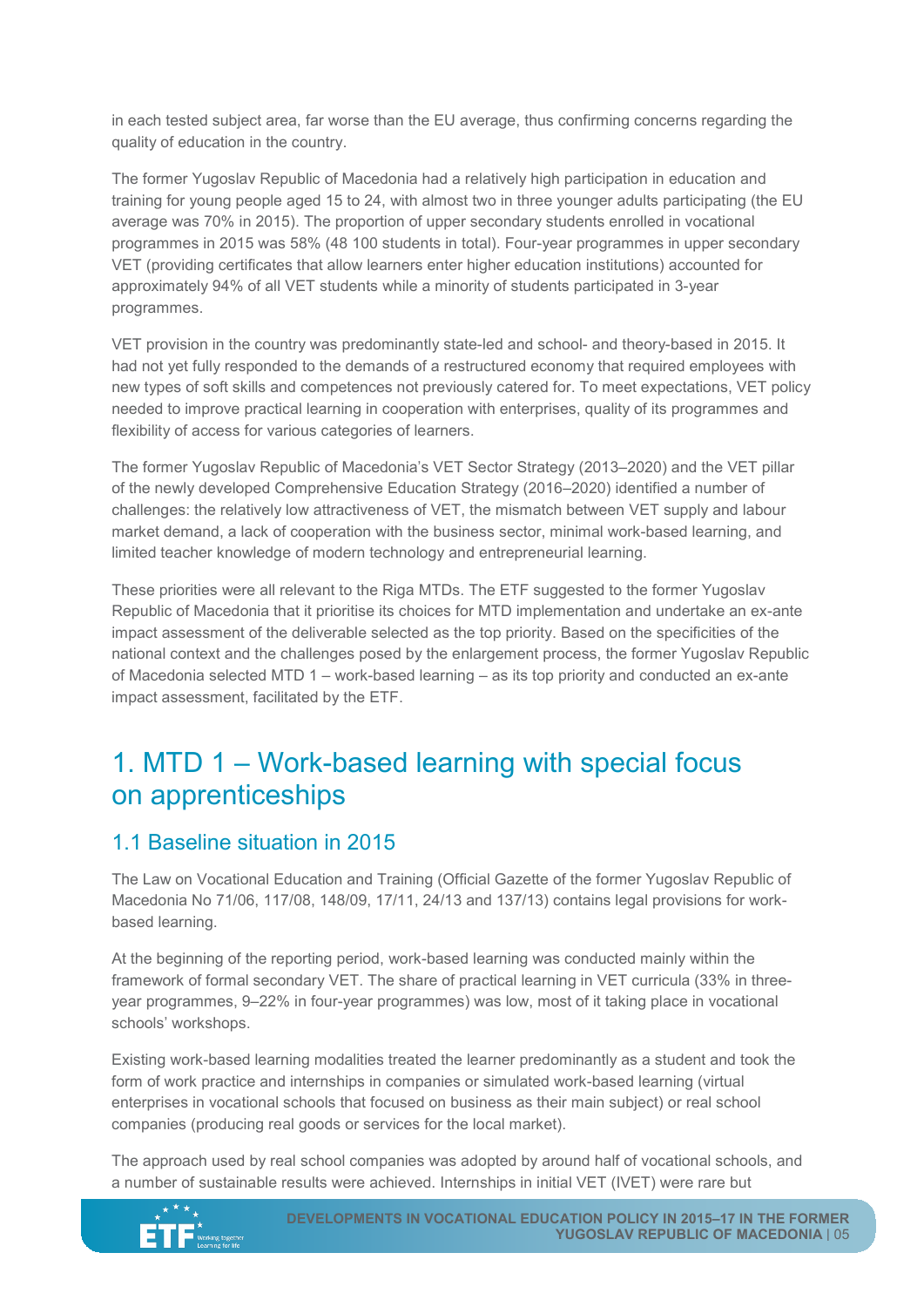internships in continuing VET (CVET) were increasing. These were offered by the public employment services to a small number of jobseekers.

No formal apprenticeship system was in place; apprenticeship experience, supported by donors, was offered in a small number of cases but the process was not streamlined.

There was a lack of willingness and/or capacity on the part of employers to engage with VET learners. The companies that offered work-based learning had to cover all the costs and although the Law on Vocational Education and Training provided for financial incentives for employers, these had not worked well in practice.

Driven by an awareness of the benefits of work-based learning for learners, employers and society, and by the fact that it had only been modestly applied in the country, the Macedonian policy makers prioritised it in the follow-up to the Riga Conclusions in 2015. The policy options considered in that regard related to the improvement in and quality assurance of work-based learning elements and modules (internships and placements) in revised and new VET programmes (3-year and 4-year programmes). They also focused on improving the assessment system for work-based learning (assessment of students) and enhancing the capacity of employers' associations to support and promote work-based learning.

#### <span id="page-5-0"></span>1.2 Policy developments between 2015 and 2017

The actions taken by the former Yugoslav Republic of Macedonia in relation to work-based learning since 2015 relate to new strategy development, new legislation and implementation measures.

The Technical VET Concept Paper (2016) and the Comprehensive Strategy for Education (2016– 2020) and Action Plan highlighted the importance of work-based learning. They also contain measures to improve the practical training of VET learners, including learning in a working environment. New apprenticeship legislation was developed: the Law on Crafts (adopted in December 2015) sets out the conditions for apprenticeships for CVET learners in the crafts and trades. The former Yugoslav Republic of Macedonia also joined the European Alliance for Apprenticeships.

One of the components of the Skills Development and Innovation Support Project (funded by a USD 17 million World Bank loan) targeted the modernisation of technical VET (TVET) with regard to its quality and labour market relevance. The project provided for grants for school-industry collaboration (joint projects between secondary vocational schools and enterprises aimed at improving the practical training of students through internships, training in companies and other forms of work-based learning). The first public call for submission of applications from the schools was announced in March 2016; 54 grant contracts were signed in September 2016, activities were to be finalised by June or July 2017.

In March 2017 the Minister of Education and Science set up a National Working Group on Workbased Learning. Its mandate was to develop concrete policy options to advance work-based learning in VET.

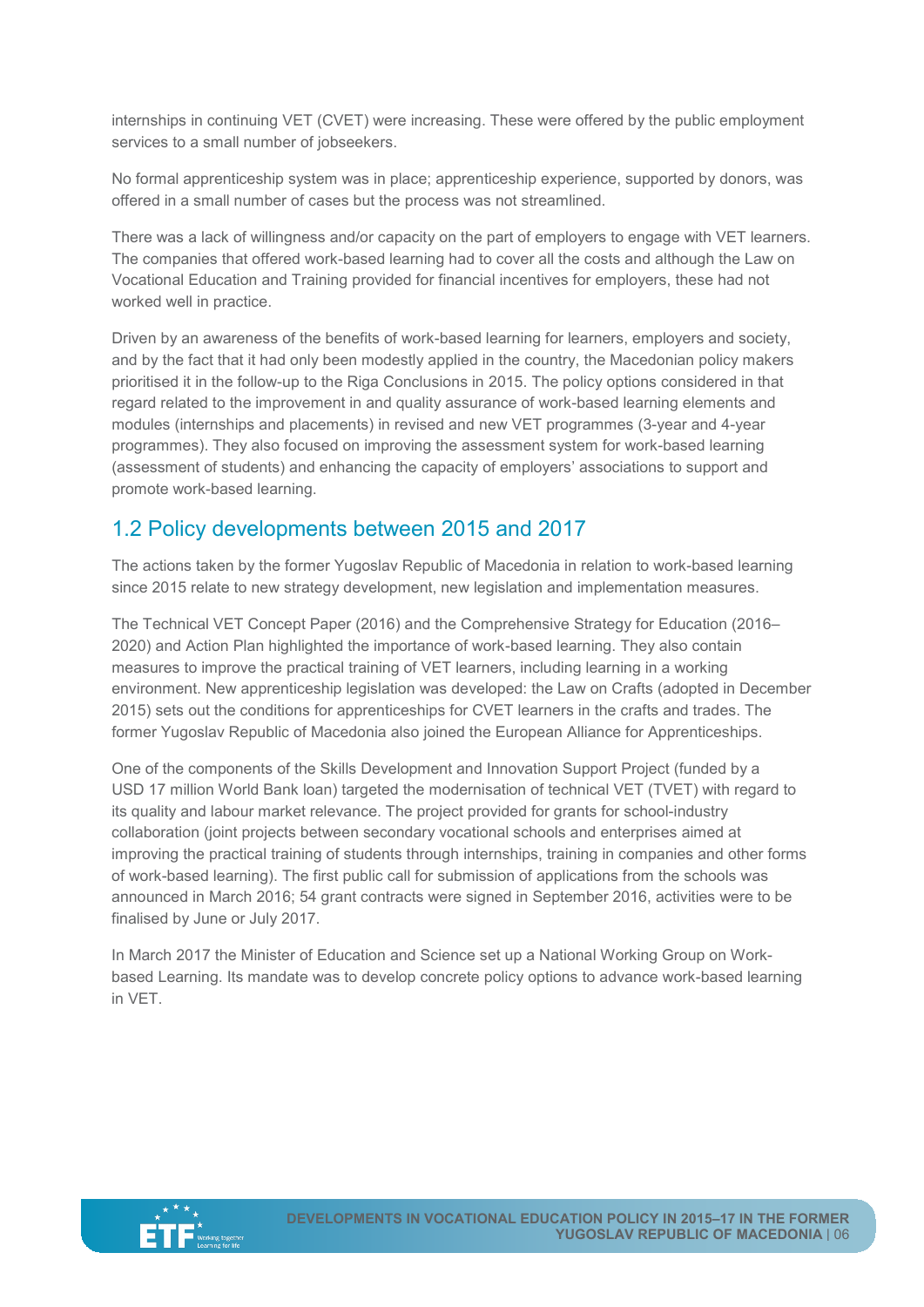# <span id="page-6-0"></span>2. MTD 2 – Quality assurance mechanisms in line with EQAVET and continuous information and feedback loops to initial and continuing VET

#### <span id="page-6-1"></span>2.1 Baseline situation in 2015

As of 2015 vocational schools in the former Yugoslav Republic of Macedonia were subject to the same quality assurance system that existed for primary and secondary education as a whole. This quality assurance system included school self-assessments and external school evaluations (by the State Inspectorate of Education), based on seven aspects of school performance (and indicators). However, these areas did not include VET-specific indicators or features. Quality assurance for adult education had been in place since 2011, based on the verification of programmes by the Centre for Adult Education and the accreditation of providers by the Ministry of Education.

No systematic tracer studies of VET graduates were conducted. There was no system in place to monitor their transition to the world of work; nor were state funds allocated to develop or launch such a system. The International Labour Organisation (ILO) conducted a major survey of youth labour market transitions (2012, published in 2013). The State Statistical Office collected labour force survey data on employment and unemployment rates by level of education.

#### <span id="page-6-2"></span>2.2 Policy developments between 2015 and 2017

In 2015–16 the country devised a national quality assurance approach compatible with the European Quality Assurance in Vocational Education and Training (EQAVET) Framework. The approach was applicable to both IVET and CVET but did not address the work-based learning associated with either IVET or CVET. The quality assurance approach was formally agreed and its partial implementation began in 2016. Three to four EQAVET indicators (out of a total of 17) are regularly applied to assess IVET quality. A National Reference Point had not yet been established at that stage.

A nationwide tracer study for TVET and higher education employment outcomes of graduates was launched in 2016 within the framework of a World Bank project and with the methodological support of the ETF. The final report was published in 2017. The study was intended to be used as a capacitybuilding opportunity to allow such activities to be conducted regularly in the future.

The same World Bank project provides for the establishment of a skills observatory. The aim is to serve as a management information tool for the Ministry of Education to address the dynamics of labour market conditions and the supply of training programmes. The observatory was developed in 2016.

In 2016 a methodology for aligning VET and adult education with labour market intelligence was developed within the framework of an EU project and submitted to the Ministry of Education for approval. The project supported the VET Centre in revising existing curricula in line with labour market needs.

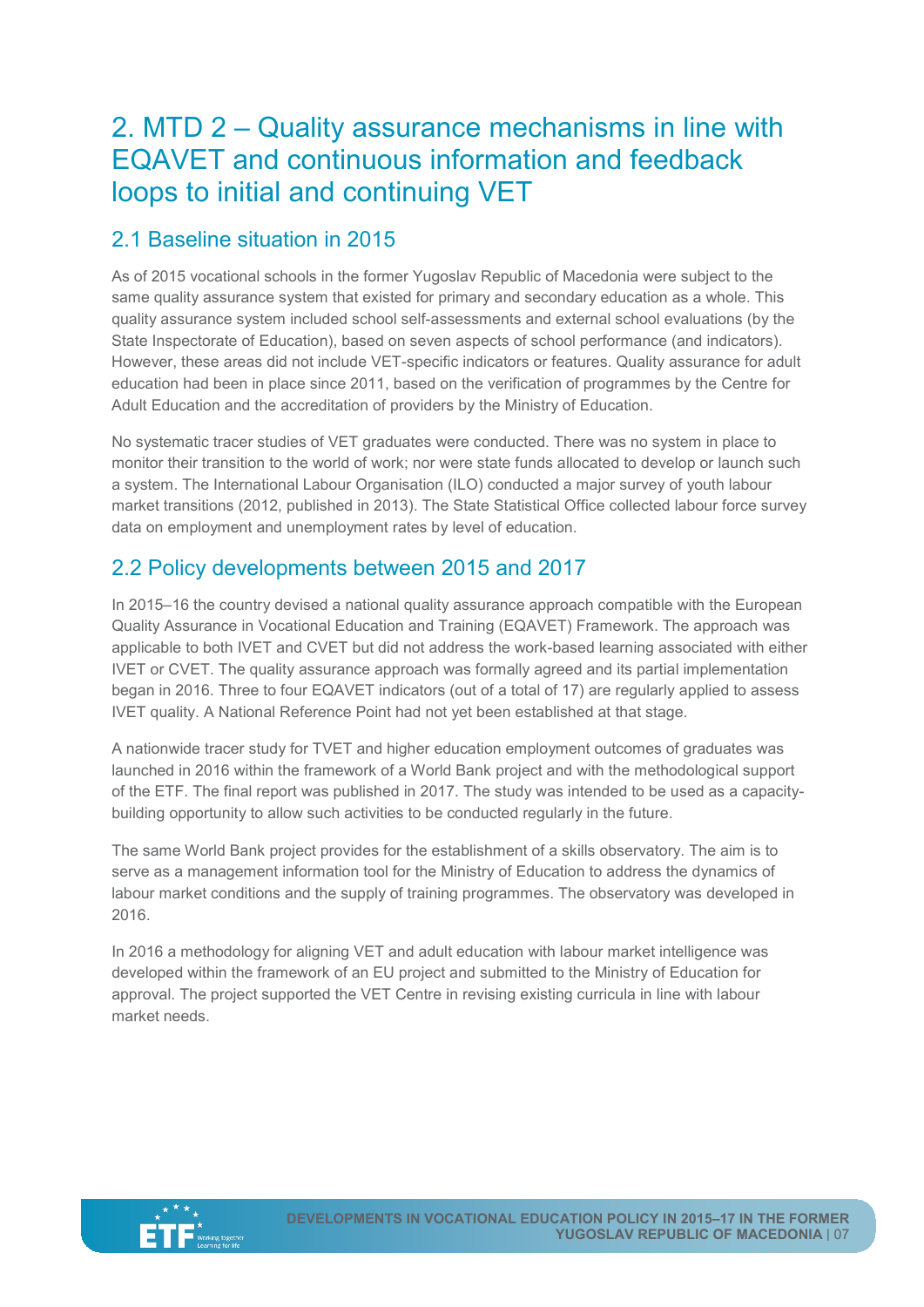# <span id="page-7-0"></span>3. MTD 3 – Access to VET and qualifications for all through more flexible and permeable systems, guidance and validation of non-formal and informal learning

#### <span id="page-7-1"></span>3.1 Baseline situation in 2015

Upper secondary education (of which VET is a part) became compulsory in 2008. VET students traditionally account for a high share of upper secondary enrolments (58%), although this figure had been declining in the decade before 2015.

Vocational schools and the social partners conducted various promotional activities to attract students from primary education, such as lifelong learning days, open days in vocational schools, days dedicated to certain occupations and educational rendezvous. Since 2010 the Chamber of Crafts had been organising Craftspeople Days (yearly, duration of two months, countrywide).

In accordance with the law, evening classes for adults were proposed by certain vocational schools to provide training for adults. Some organised after-hours study support for adult was provided at weekends. Vocational schools were requested to include additional classes for mentoring adult learners in their annual work programmes. The Law on Adult Education and a number of national strategies (covering adult education and employment) specified campaigns to raise awareness of VET among adults.

The VET Strategy (2013–2020) addressed career guidance from a lifelong learning perspective. The Employment Service Agency provided guidance and counselling to jobseekers and registered unemployed people. United States Agency for International Development (USAID) methodological and financial support helped to establish career guidance centres in many vocational schools.

Work on the national qualifications framework (NQF) was under way. The NQF Basic Concept and the NQF Law were adopted in 2013. Implementation of the new NQF Law began in 2015 and established an eight-level NQF with several sub-levels. Qualifications from adult and non-formal education were also considered. The methodology for the development of qualifications standards for VET was adopted and manuals on formulation and the use of learning outcomes were designed for higher education institutions. In early 2013 the country became a member of the European Qualifications Framework Advisory Group.

Although efforts were made to support non-formal and adult education policy and structures, there was little awareness of and information about the validation of non-formal and informal learning. The Law on Adult Education stipulated the possibility of obtaining qualifications outside the existing formal education system.

#### <span id="page-7-2"></span>3.2 Policy developments between 2015 and 2017

The actions taken by the former Yugoslav Republic of Macedonia in relation to MTD 3 since 2015 concern mainly policy formulation (drafting and adopting new strategic documents) and policy implementation.

The newly developed Comprehensive Education Strategy (2016–2020) provides for access to education and training for all (irrespective of their age, sex, religious or ethnic affiliation, medical condition and social or financial situation) and for the introduction of professional orientation and career guidance and advisory services in all secondary vocational schools. The strategy also seeks to improve the admission system for secondary vocational education by developing a new admission

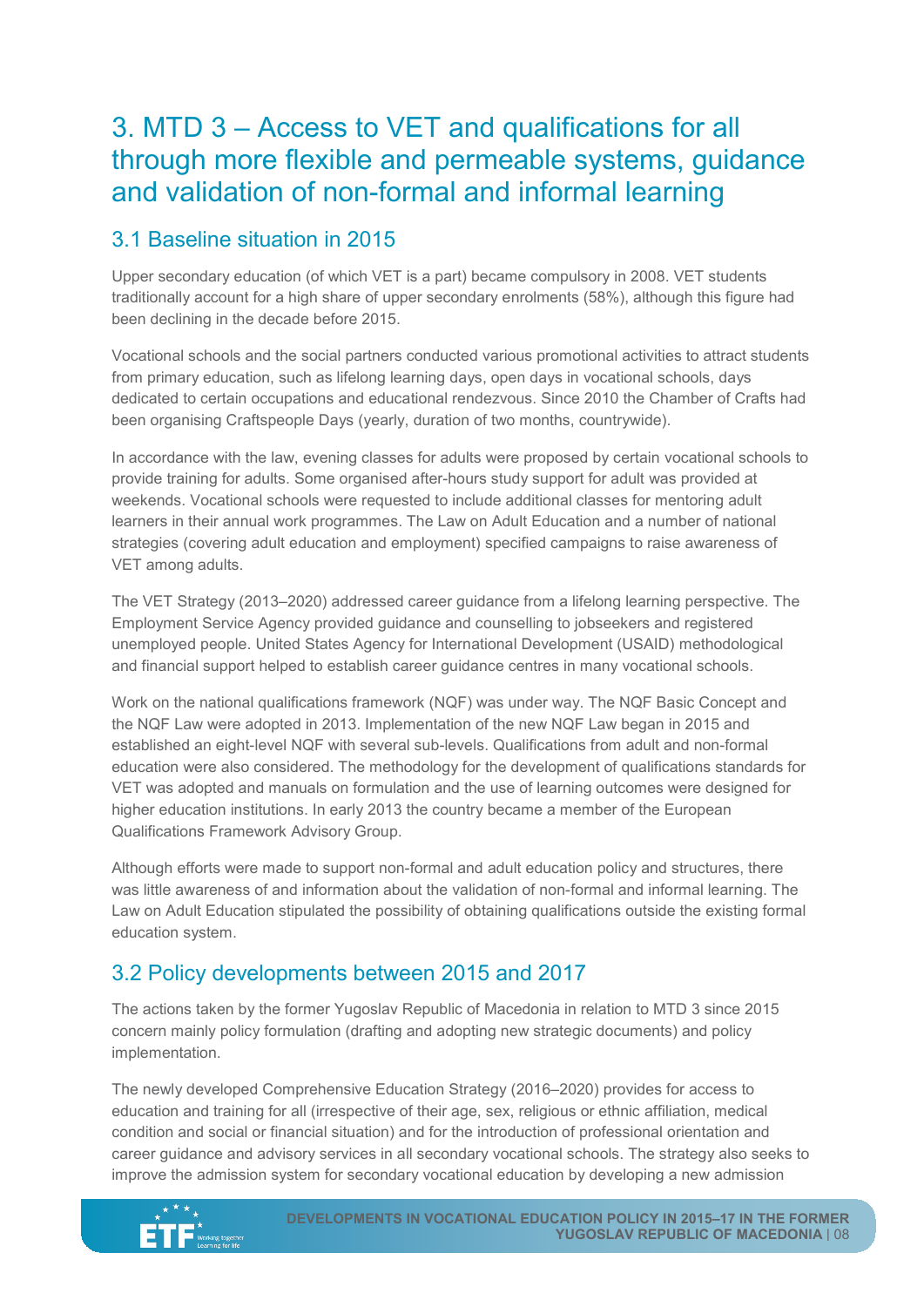concept and amending the legislation in accordance with the new concept. The Technical VET Concept Paper (approved in December 2016), on the other hand, foresees the preparation of a methodology to develop standards for educational profiles, the modularisation of VET curricula and the implementation of the European Credit System for Vocational Education and Training (ECVET). A draft Adult Education Strategy (2016–2020) was also prepared. It focuses on increasing the opportunities for adult learning.

Awareness-raising activities on the attractiveness and importance of VET and adult education continued to take place. Measures for strengthening interethnic integration (with a special focus on Roma) were implemented in all vocational schools. Progress was made on the implementation of a number of pilot projects targeting the employability of specific vulnerable groups (e.g. Roma, students with disabilities, convicts).

The NQF Law was amended in 2016 and implemented effectively. With Instrument for Pre-accession Assistance (IPA) and World Bank support, a large number of new qualifications standards were developed for VET in 2016 and 2017. VET stakeholders and employers contributed to their development. The country successfully presented its European Qualifications Framework (EQF) referencing report in February 2016. A roadmap aimed at establishing a fully fledged validation system for non-formal and informal learning by 2018 was developed in 2016.

# <span id="page-8-0"></span>4. MTD 4 – Key competences in both IVET and CVET

#### <span id="page-8-1"></span>4.1 Baseline situation in 2015

Some of the key competences, especially those concerning basic skills such as mother tongue, foreign language, mathematics and science, have always been part of the curriculum of secondary VET in the country and their place was preserved or even strengthened in the process of developing new curricula.

The former Yugoslav Republic of Macedonia was the only candidate country that made an effort to introduce new soft skills, going beyond the eight key competences defined in the 2006 Recommendation of the European Parliament and of the Council: new VET curricula incorporated green skills, while the VET Strategy (2013–2020) envisaged the reinforcement of critical thinking and creativity. The Innovation Strategy emphasised the need to increase risk-taking and self-awareness.

Opportunities to acquire previously underdeveloped key competences in CVET were offered to unemployed people and vulnerable groups (e.g. Roma) primarily through active labour market policies. Such policies helped them to catch up with functional literacy, ICT skills and foreign languages.

The external assessment of key competences was a relatively new area and was only recently established in the country. The external assessment of the entire student population had been obligatory since 2013 and covered several key competences (1–4, 6–7). Three key competences – mother tongue, mathematics and a foreign language – formed an integral part of the final (Matura) examinations of vocational school graduates.

Teacher training to promote key competences was conducted by the USAID-supported Youth Employability Skills (YES) project and by the Bureau for the Development of Education.

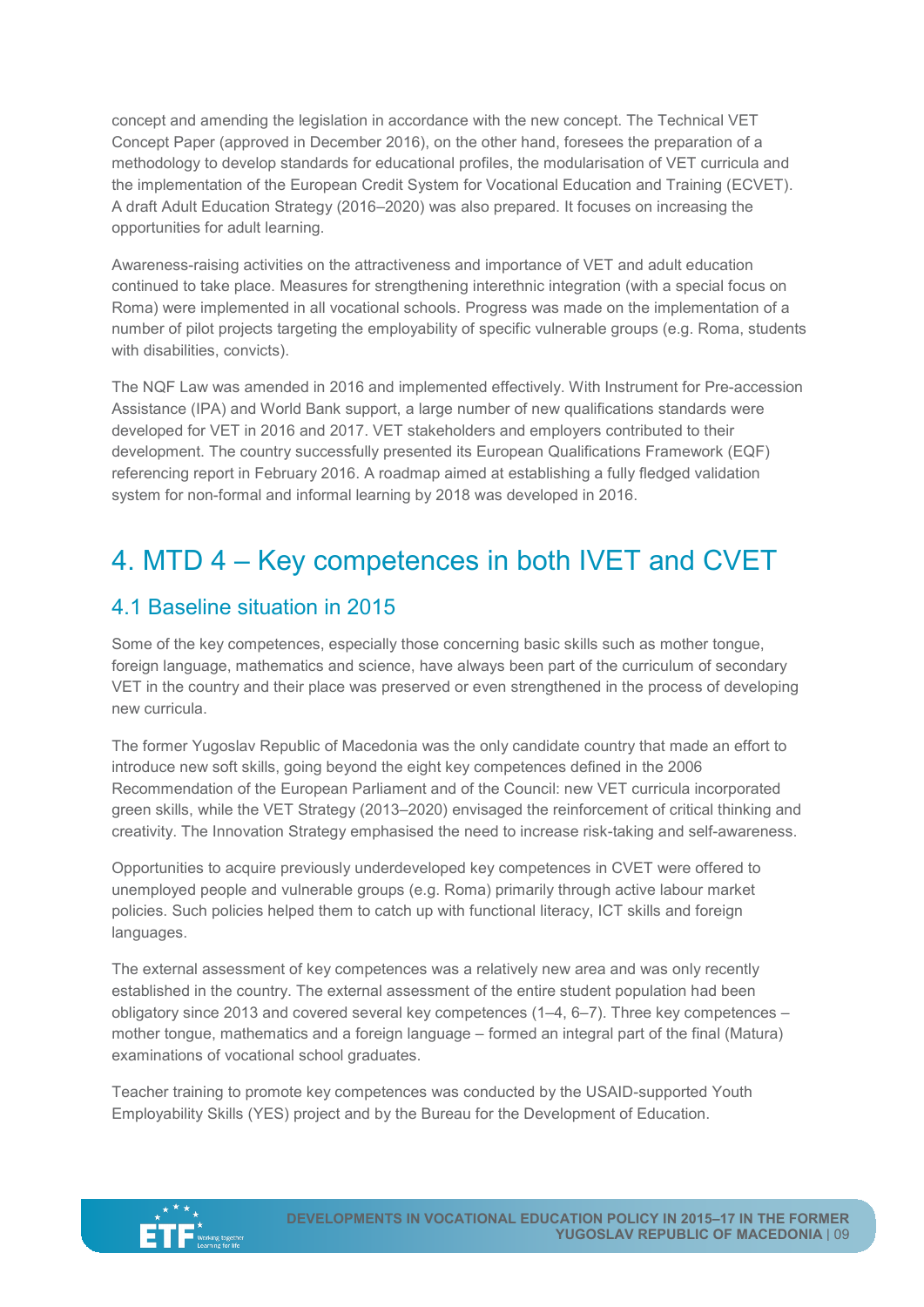#### <span id="page-9-0"></span>4.2 Policy developments between 2015 and 2017

New strategies that underscore the need to promote the acquisition of key competences were adopted during the reporting period: the Technical VET Concept Paper (2016) highlights the acquisition of key competences as a priority; the Competitiveness Strategy and Action Plan (2016– 2020) emphasises the importance of entrepreneurial talent for competitiveness and growth, but also the need to promote innovative thinking, creativity, attitudes towards risk-taking and openness to change in all types of education (formal and non-formal); the Ministry for Informatics, Society and Administration's Strategic Plan (2016–2018) focuses specifically on ICT skills.

The Roma Inclusion through Social Entrepreneurship (RISE) pilot project, funded by the European Commission, kicked off in December 2016 with the aim of promoting the social inclusion of young Roma by providing training in social youth entrepreneurship (180 young Roma were to be trained in social entrepreneurship).

Reporting on the promotion of key competences in CVET was limited.

# <span id="page-9-1"></span>5. MTD 5 – Systematic initial and continuing professional development of VET teachers, trainers and mentors

#### <span id="page-9-2"></span>5.1 Baseline situation in 2015

At the beginning of the reporting period, public policies were primarily focused on the competences, roles and professional development of teachers and trainers in IVET, and to a much lesser extent in CVET.

A major issue related to the pre-service preparation of VET subject teachers and VET instructors in vocational schools was the quality of their pedagogical skills that continued to be poo. Legislation in the former Yugoslav Republic of Macedonia was changed to oblige those with a non-pedagogical higher education qualification to pass an examination in pedagogical, psychological and methodology skills at an accredited higher education institution in order to be able to apply for a teaching position.

Another issue in pre-service teacher education was the gap between theory and practice. Cooperation between teacher training faculties and schools was weak, which prevented student teachers from gaining satisfactory teaching practice and hands-on experience prior to their employment as teachers.

The in-service training of VET teachers in the former Yugoslav Republic of Macedonia was underfunded and designed in a way that provided more training opportunities for general education teachers than for VET teachers. On-the-job and in-company teacher training was the exception rather than the rule. Thus, professional development opportunities for VET teachers were not only few in number, but the skills and competences that they offered had limited relevance and applicability to their vocational specialism.

There was a lack of commonly accepted specific requirements for becoming a trainer or mentor in a company; some criteria or standards existed but were developed and valid within that particular company only. There was no strategy in place for the initial professional development or continuing professional development of instructors, trainers or mentors in enterprises. There were no strategies

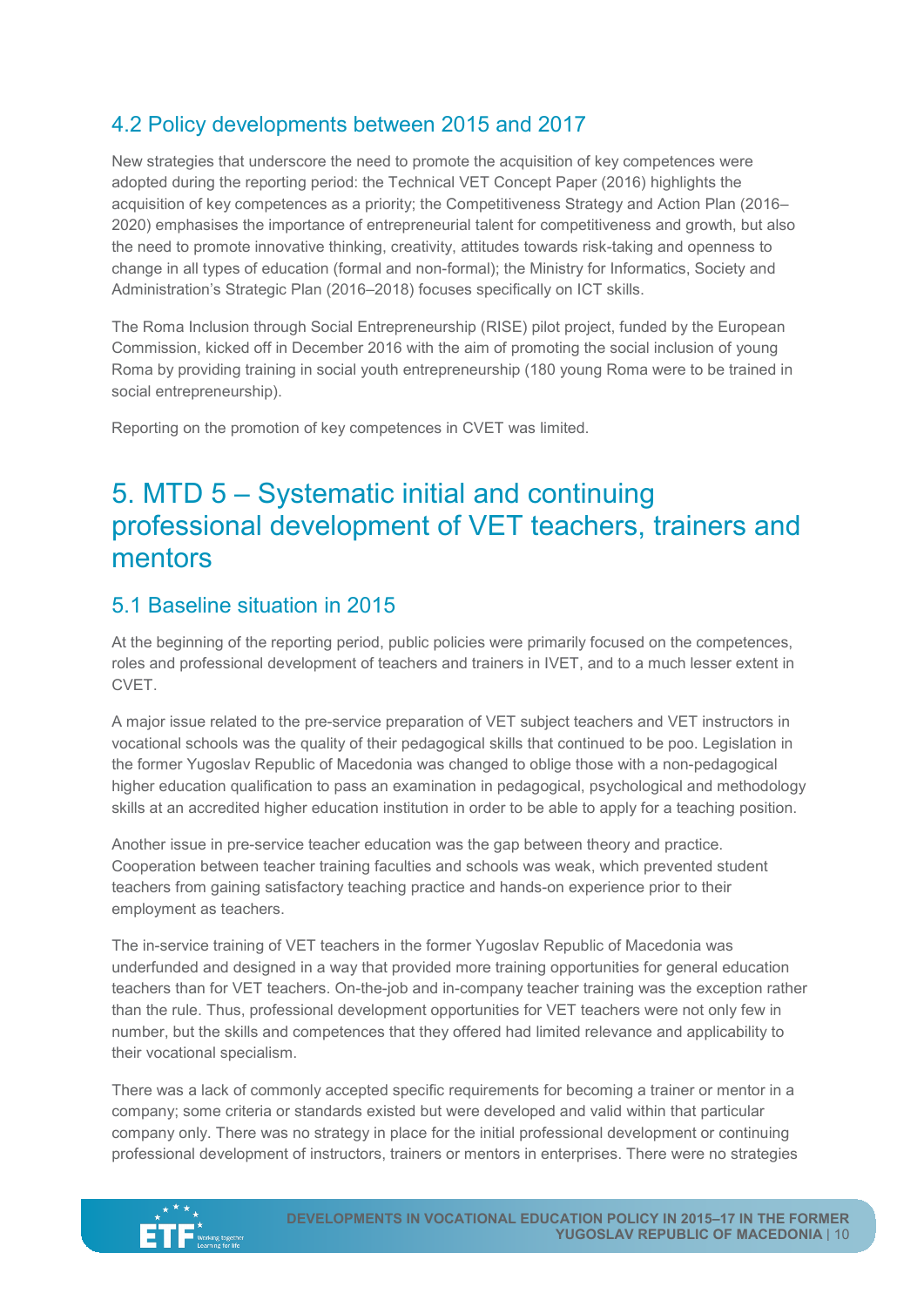or structured approaches for the initial or continuing professional development of instructors, trainers or mentors in enterprises, mainly due to the limited scale of apprenticeships and workplace learning.

#### <span id="page-10-0"></span>5.2 Policy developments between 2015 and 2017

The developments reported between 2015 and 2017 reveal the changes made in the pre-service preparation of VET teaching staff and the positive developments in the continuing professional development of VET teachers and trainers in both schools and companies.

In 2016 a review of the study programmes for the initial education of VET teachers in the former Yugoslav Republic of Macedonia were initiated in accordance with the requirements of the Law on Teachers for Primary and Secondary Education and the Law on Higher Education, adopted in 2014 and 2015 respectively. The focus of the changes will be on increasing practical training and providing more choice within modularised study programmes. In 2017 a university-level study programme for adult learning was accredited in Skopje University.

The new TVET Concept Paper (2016) highlights the importance of the measures used to design and monitor the quality of continuing professional development for TVET teachers and trainers based on assessing the training needs of teachers and strengthening the capacities of the training providers.

The VET Centre in Skopje developed a programme for the company-based training of teachers who teach vocational-theoretical subjects and practical training; the programme was implemented as a pilot with the intention of mainstreaming it. The pilot, donor-supported Youth Employability Skills (YES) project, implemented from 2010 to June 2016, trained mentors in companies; the training included a module for working with students with special education needs to enable them to be included in the process of company-based practical training.

# <span id="page-10-1"></span>**Conclusions**

Since 2015 the former Yugoslav Republic of Macedonia has further reformed its VET system. A national working group was created in the area of work-based learning (March 2017). Its mandate was to develop concrete policy options to advance work-based learning in VET in the country. A Law on Crafts was adopted (December 2015) setting out the conditions for apprenticeships for CVET learners in the crafts and trades. An EQAVET-compatible national approach for quality assurance was devised in 2015–16 and its partial implementation began in 2016; a tracer study of TVET and higher education employment outcomes for graduates was carried out in 2016. Measures for strengthening interethnic integration were implemented in all vocational schools. Pilot projects targeting the employability of specific vulnerable groups (e.g. Roma, people with disabilities, convicts) were implemented. The NQF was successfully referenced to the EQF in February 2016 and a roadmap was developed in 2016 to establish a fully-fledged system for validating non-formal and informal learning by 2018. New strategies that underscore the need to promote the acquisition of key competences were adopted. Measures were taken to improve the initial education of VET teachers, and a programme was developed and piloted for the company-based training of teachers who teach vocational-theoretical subjects and practical training.

The actions performed show that the former Yugoslav Republic of Macedonia has been addressing the main themes of the Riga Conclusions. The country could make further progress along these lines if – in the remaining period up to 2020 – it takes into consideration the following issues.

■ introduce work-based learning on a larger scale in the formal VET system; increase the scope and quality of internships and placements;

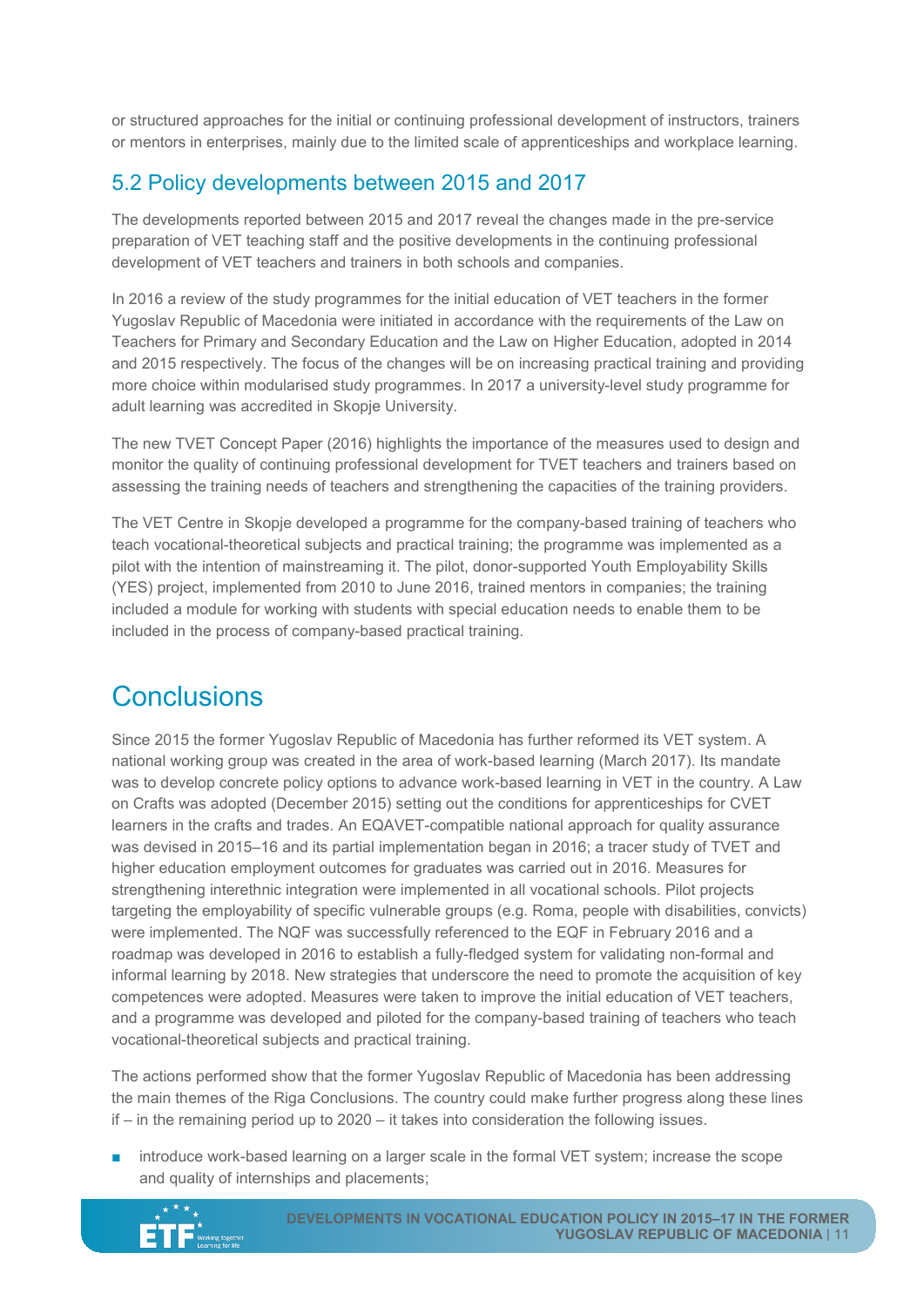- proceed further with the implementation of the quality assurance approach and increase the use of EQAVET for quality monitoring, while ensuring the regular functioning of the newly launched VET tracking mechanisms;
- enhance participation in adult learning, continue with the implementation of the NQF and implement the roadmap aimed at introducing a system to validate non-formal and informal learning;
- further strengthen the promotion of key competences in VET curricula, with a particular focus on opportunities to acquire and develop those skills through CVET and reinforce monitoring of the acquisition of key competences;
- increase the opportunities for continuing professional development relevant to the vocational specialism of teachers (including the scaling up of the company-based training scheme) and strengthen the capacities of mentors in enterprises that provide students with practical training.

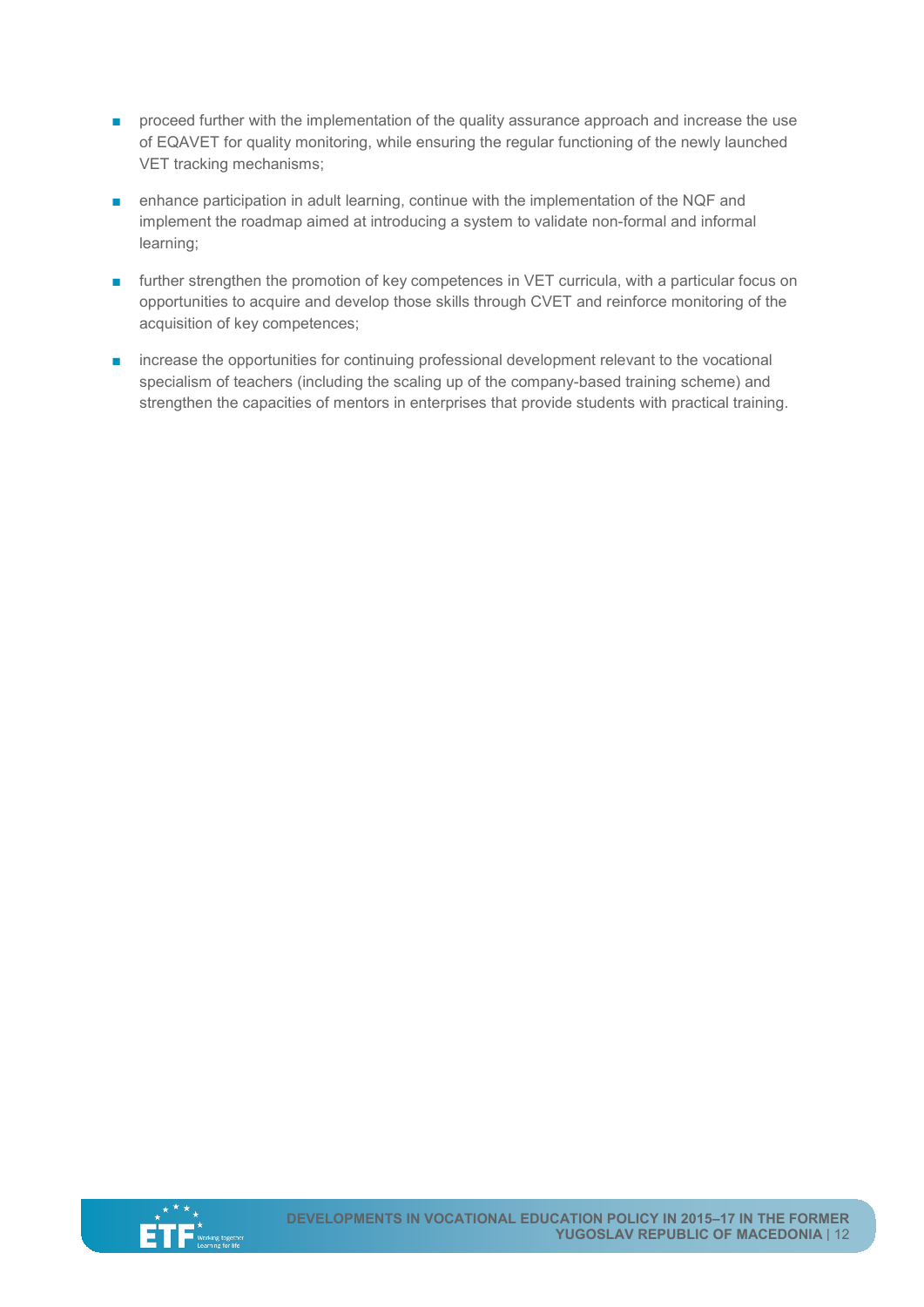# <span id="page-12-0"></span>Annex: Former Yugoslav Republic of Macedonia – Labour market, education and contextual indicators, 2015

| <b>Total population</b>                                                 |              | 2 069 000   |
|-------------------------------------------------------------------------|--------------|-------------|
| Relative size of youth population (15-24) [%]                           |              | 19.2        |
| Activity rate (20-64) [%]                                               |              | 70.2        |
| Employment rate (20-64) [%]                                             |              | 51.9        |
|                                                                         | Total        | 48          |
| Employment rate of recent graduates (20-34) [%]                         | General      | 34.1 (2016) |
|                                                                         | Vocational   | 42.1 (2016) |
| Unemployment rate (15-74) [%]                                           |              | 26.1        |
|                                                                         | Low          | 29.9        |
| Unemployment rate (15-74) by education [%]                              | Medium       | 26.6        |
|                                                                         | High         | 21.1        |
| Youth unemployment rate (15-24) [%]                                     |              | 47.3        |
| Expenditure on education as share of GDP [%]                            |              | 4.3(2014)   |
| Students in VET programmes in upper secondary [%]                       |              | 57.7        |
| Students in VET programmes in upper secondary                           |              | 48 100      |
| Participation in lifelong learning (25-64) [%]                          |              | 2.6         |
| Tertiary educational attainment (30-34) [%]                             |              | 28.6        |
|                                                                         | Reading      | 70.7        |
| Underachievement (15 years) [%]                                         | <b>Maths</b> | 70.2        |
|                                                                         | Science      | 62.9        |
| Early leavers from education (18-24) [%]                                |              | 11.4        |
| Persons not in employment, education or training (NEETs) (15-24) [%]    |              | 24.7        |
| Educational attainment of economically active population<br>$(15+)$ [%] | Low          | 23.1        |
|                                                                         | Medium       | 54.2        |
|                                                                         | High         | 22.7        |

*Note:* Low: ISCED 0–2; Medium: ISCED 3–4; High: ISCED 5–8

*Sources:* National Statistical Office, Ministry of Education and Science, Eurostat, OECD

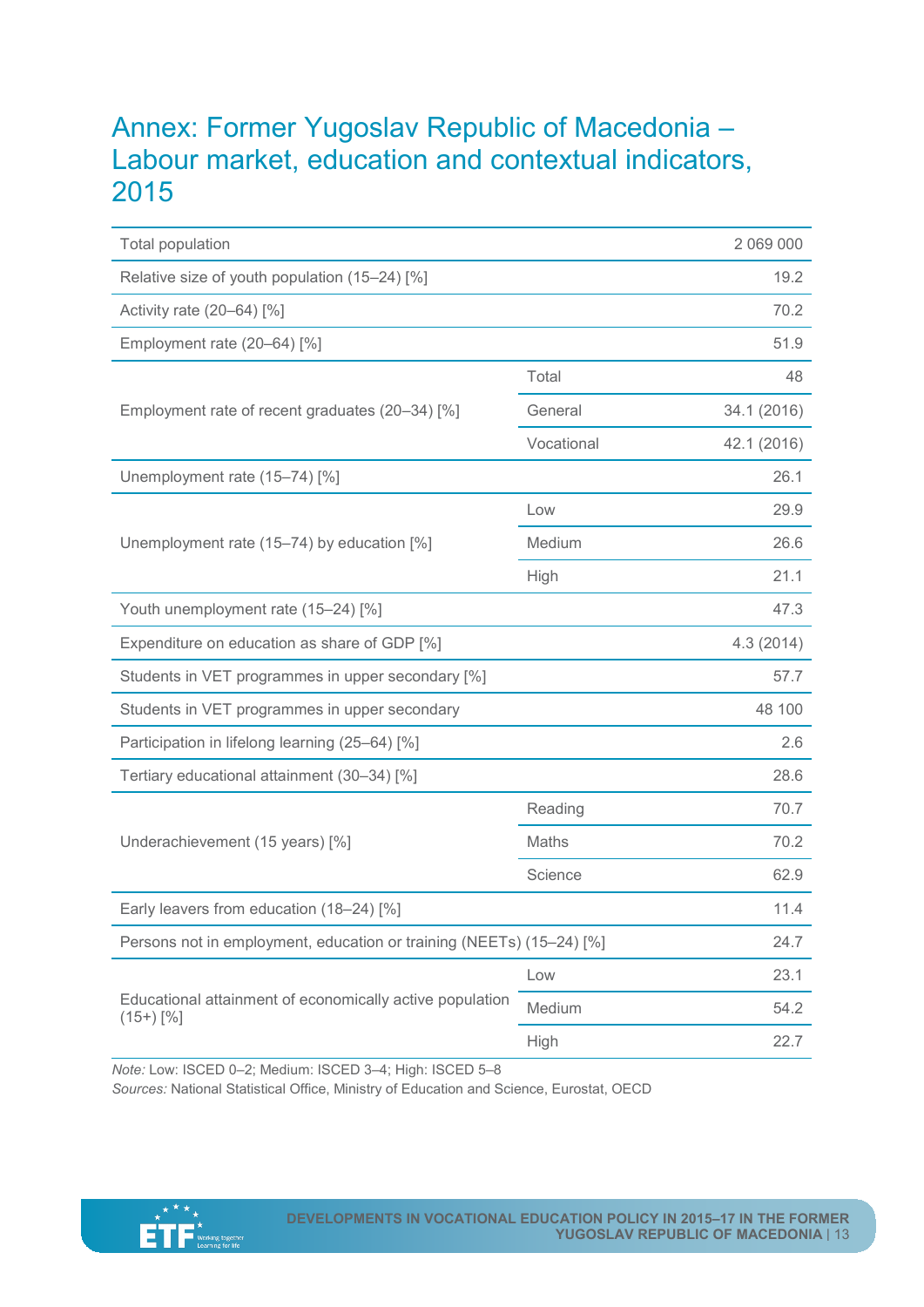# <span id="page-13-0"></span>Acronyms

| <b>CVET</b>    | <b>Continuing VET</b>                                 |
|----------------|-------------------------------------------------------|
| <b>EQAVET</b>  | European Quality Assurance in VET                     |
| <b>EQF</b>     | <b>European Qualifications Framework</b>              |
| <b>ET 2020</b> | <b>Education and Training 2020</b>                    |
| <b>ETF</b>     | <b>European Training Foundation</b>                   |
| EU             | European Union                                        |
| <b>GDP</b>     | Gross domestic product                                |
| <b>ICT</b>     | Information and communication technology              |
| <b>ISCED</b>   | International Standard Classification of Education    |
| <b>IVET</b>    | <b>Initial VET</b>                                    |
| <b>MTD</b>     | Medium-term deliverable                               |
| <b>NEET</b>    | Not in employment, education or training              |
| <b>NQF</b>     | National qualifications framework                     |
| <b>PISA</b>    | Programme for International Student Assessment (OECD) |
| <b>TVET</b>    | <b>Technical VET</b>                                  |
| <b>USAID</b>   | United States Agency for International Development    |
| <b>VET</b>     | Vocational education and training                     |